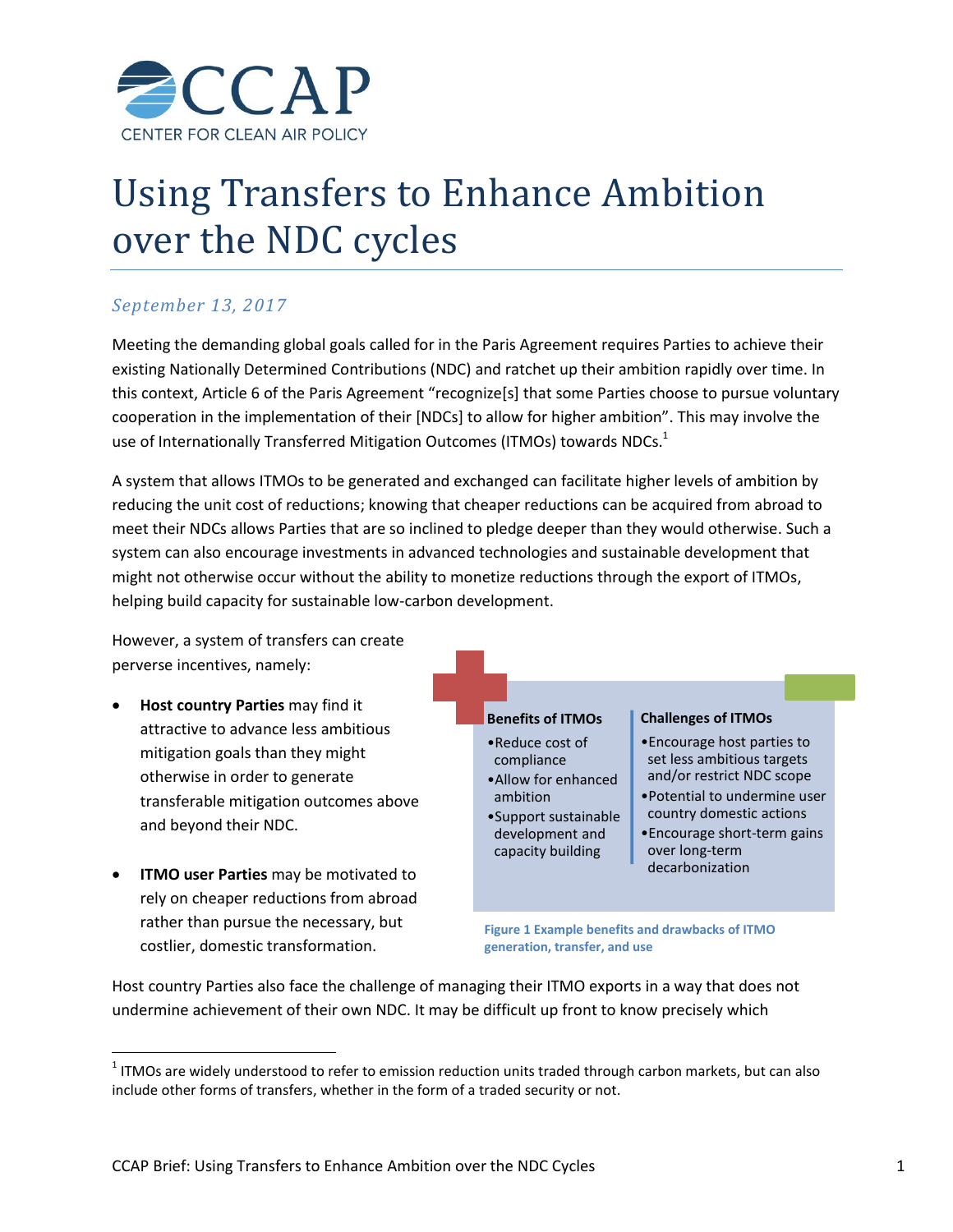

Mitigation Outcomes (MOs) they should plan to export to access finance and technology, and those they should plan to keep for their own goals. They may also be incentivized to pursue less expensive shortterm mitigation options that can be monetized relatively quickly but lead to lock-in of systems that are not transformational over the long-term.<sup>2</sup>

To help overcome these perverse incentives and support the aim of the Paris Agreement to pursue higher ambition, the Center for Clean Air Policy is therefore proposing a general approach to embed ITMOs in the broader Paris Agreement. Namely, we suggest how ITMOs can be linked to the system of NDC cycles in the context of forward-looking long-term strategies for decarbonization, with a view to ensuring that, over time, all countries achieve economy-wide coverage with their NDCs.

Further discussions with Parties and others will be needed to flesh out the details of how this would work in the context of national policy and UNFCCC rules, but we believe that the basic framework included here can be a useful basis for achieving international consensus.

## **ITMOs in 5-Year Cycles**

 $\overline{\phantom{a}}$ 

The Paris Agreement defines 5-year cycles for pledging and achievement of NDCs. A number of key points under consideration in national capitals and in the international negotiations related to ITMOs should, in CCAP's view, be linked to the 5-year cycles. While the examples below relate mainly to ITMOs generated on a project or sector basis, the concept can also be applicable to linked trading programs.

**Crediting Periods**: Rather than being based on the life cycle of the ITMO-generating project, the period over which ITMOs are transferred should commence and end concurrently with relevant NDCs. This approach aims to ensure that MOs generated eventually support NDC achievement for the host country and that future transfers make additional progress towards ambition.

 For example, Party A could transfer MOs to Party B for two NDC periods, or ten years, after which reductions would accrue fully to Party A in the 3rd NDC cycle.

**Baseline Setting:** Related to the above, the baselines for generating mitigation outcomes in subsequent NDCs should be based on emissions levels achieved in previous NDCs, including any MOs transferred. This approach, based on similar provisions within the Doha amendment to the Kyoto protocol, would help reduce the threat of "hot air" being included in NDCs.

• In the example above, Party A's baseline for any future transfer of MOs from similar activities in the 3rd NDC cycle would have to be at least as ambitious as the emissions reductions achieved in the 1st and 2nd cycles, including those MOs transferred instead of being used against the national NDC.

 $2$  E.g. For example, exporting mitigation outcomes based on landfill gas capture and utilization could be achieved quickly but would foreclose the greater emissions reductions possible through use of an integrated waste management system.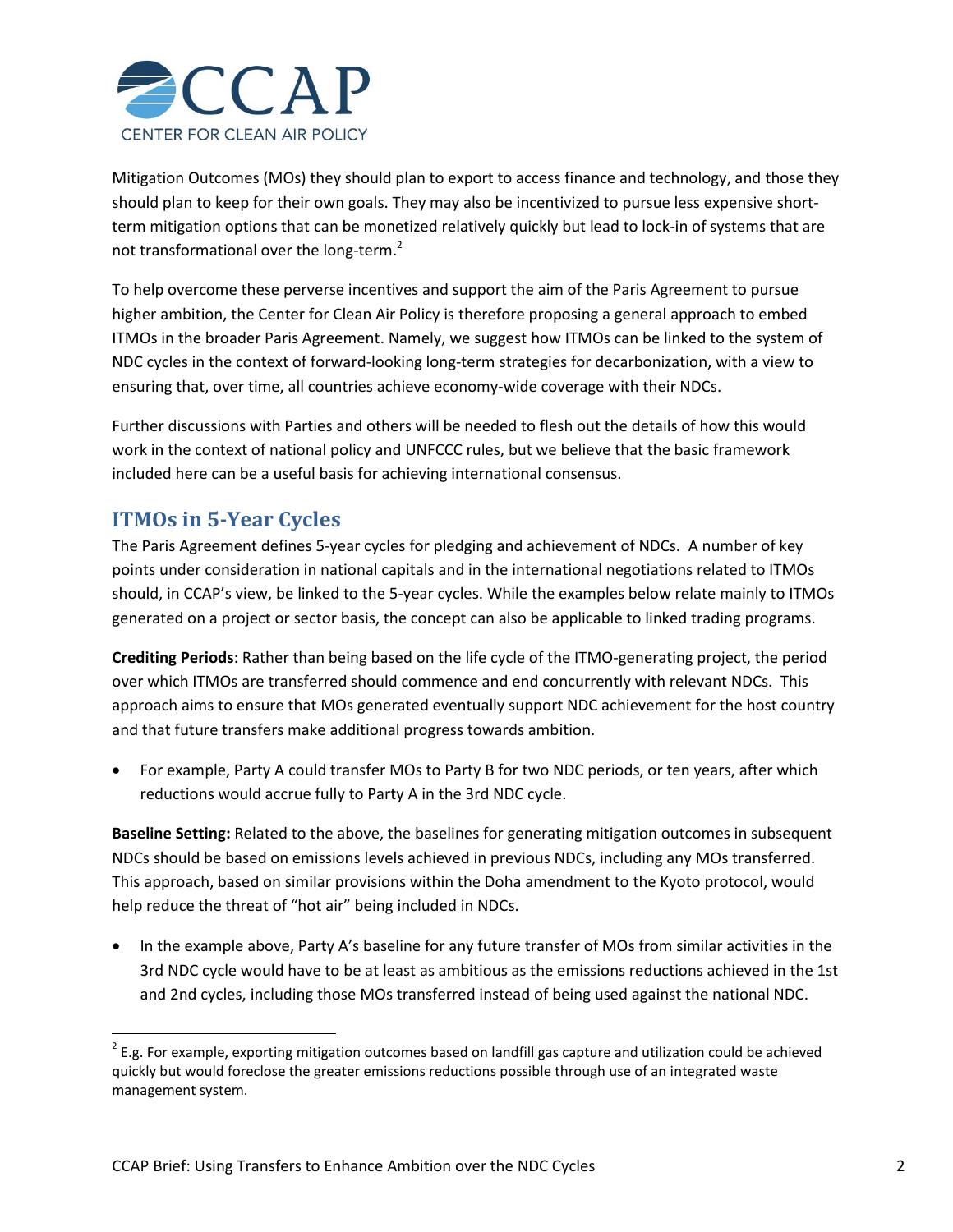

**Relationship to NDC Scope**: To ensure environmental integrity and avoid double counting, there should be a full corresponding adjustment for all ITMOs resulting from mitigation within the scope of an NDC. In the case of linked trading programs, this adjustment would occur automatically. However, for the transfer of mitigation outcomes originating outside of an NDC scope—typically on a project or sector basis--a corresponding adjustment may not be necessary. To address the perverse incentive that allowing transfers without a corresponding adjustment may create,<sup>3</sup> there should be a clear understanding that the activities in question will be covered after a determined number of NDC cycles.

 In our example, Party A's unilateral NDC in the 3rd cycle would need to include all reductions from the activities previously used as the basis for ITMOs – i.e.: the scope of the NDC would need to expand to include the traded activities. The target would need to be based on achieving at least as much as the emissions reductions achieved in the 1st and 2nd cycles, including those MOs transferred instead of being used against the national NDC.

UNFCCC rules or multi-party standards<sup>4</sup> could offer guidance or place limits on the number of cycles over which a given MO can be credited, or over which baseline and crediting adjustment changes could occur. Determining how many NDC cycles a sector can produce ITMOs while outside of the scope of an NDC will require balancing a variety of interests. A shorter period will likely be viewed as having more integrity than a longer one. However, various factors will likely need to be taken into account, such as economic lifecycles of emissions-generating activities and whether certain Parties with limited capacity will require more time to be able to cover a sector in their NDC. That being said, very long crediting periods may not be necessary from a financial perspective: any revenues from transfers beyond approximately ten years become largely irrelevant due to discounting of future cash flows in project finance calculations.

Figure 2 below provides an illustration of how these recommendations might be implemented. The figure shows a host country Party with a three-sector economy, namely energy, transport and waste. Its first NDC covers energy only, but its long-term strategy aims to achieve full coverage in the third NDC period. Such a Party would therefore be able to transfer mitigation outcomes from sectors outside of the scope of the NDC for a limited period. In this model, it has been determined that transport emissions can be transferred outside of the scope of the NDC for one NDC period, whereas the country can take two NDC periods before including the waste sector. Energy sector ITMOs are transferred, but as they are within the scope of the NDC, a full corresponding adjustment would need to be made.

 $\overline{\phantom{a}}$ 

 $^3$  Namely, allowing transfers without a corresponding adjustment for sectors outside the NDC scope creates a perverse incentive for Parties to restrict the scope and ambition of their NDC. This runs counter to the spirit of the Paris Agreement, which encourages Parties to move toward economy-wide targets (Article 4.4).

 $^4$  This might include bilateral or multiparty agreements, existing plurilateral frameworks like the G7 or G20, or the ad hoc "carbon clubs."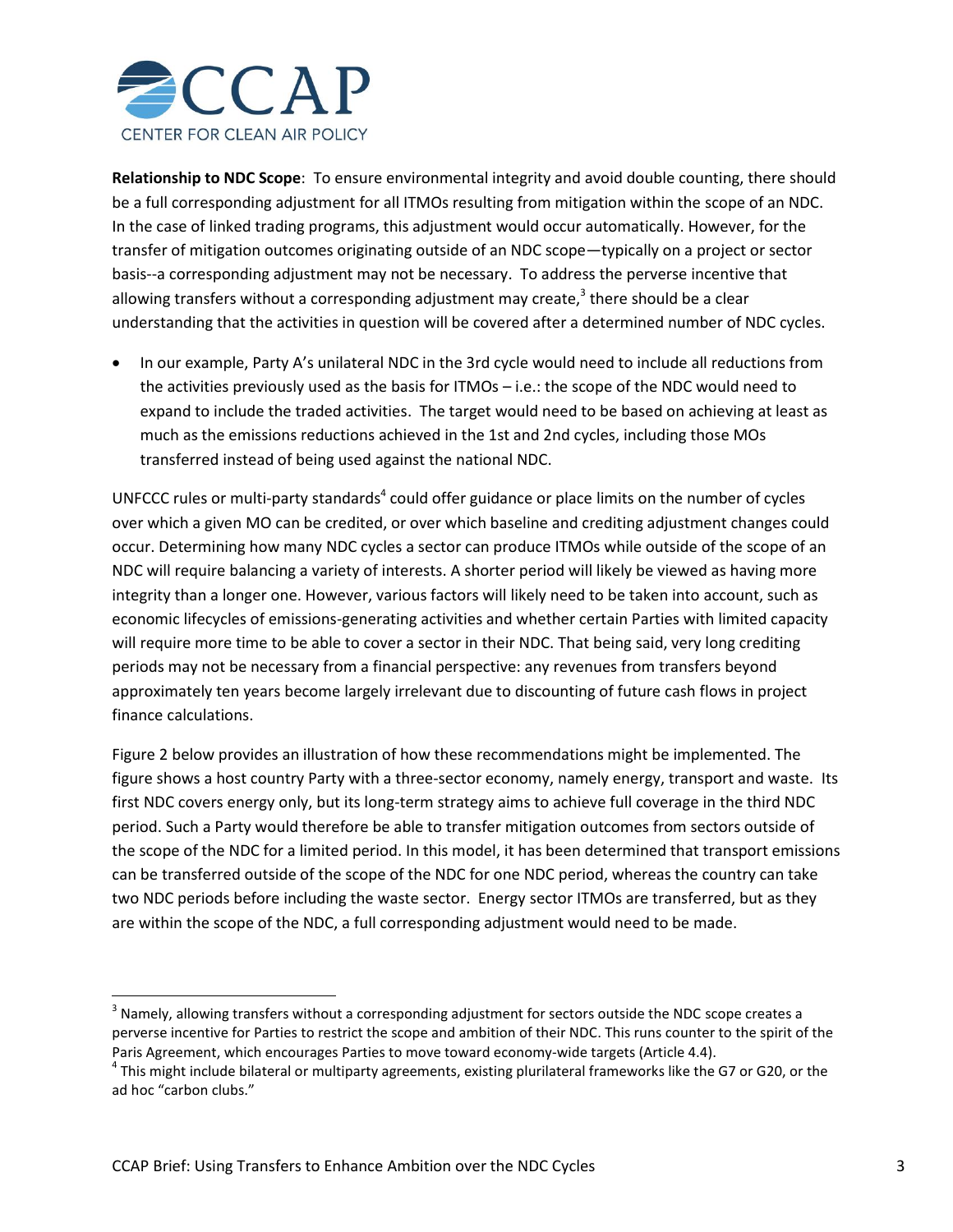

#### **Figure 2 A Model for ITMOs and NDC Scope**



Linking the function of an ITMO transfer system to the NDC cycles could offer a number of advantages. It could help host country Parties accelerate ambition by building capacity and experience to limit emissions in new sectors. This would make it easier for those Parties to effectively include those sectors in future NDCs, and move over time to economy-wide NDC coverage, as the Paris Agreement encourages. Linking ITMO transfers to NDC cycles would also encourage actions beyond existing mitigation goals and requirements, supporting higher levels of ambition than might be initially feasible for the host country to require, but ensuring that such reductions support higher ambition by the host country by a date certain.

In Figure 3 below, we illustrate how ITMO transfers would impact reported emissions in a country that seeks to generate and transfer waste sector ITMOs for 1 NDC period with a view to achieving coverage of waste in its NDC in the second period. The economy has two other sectors, namely transport and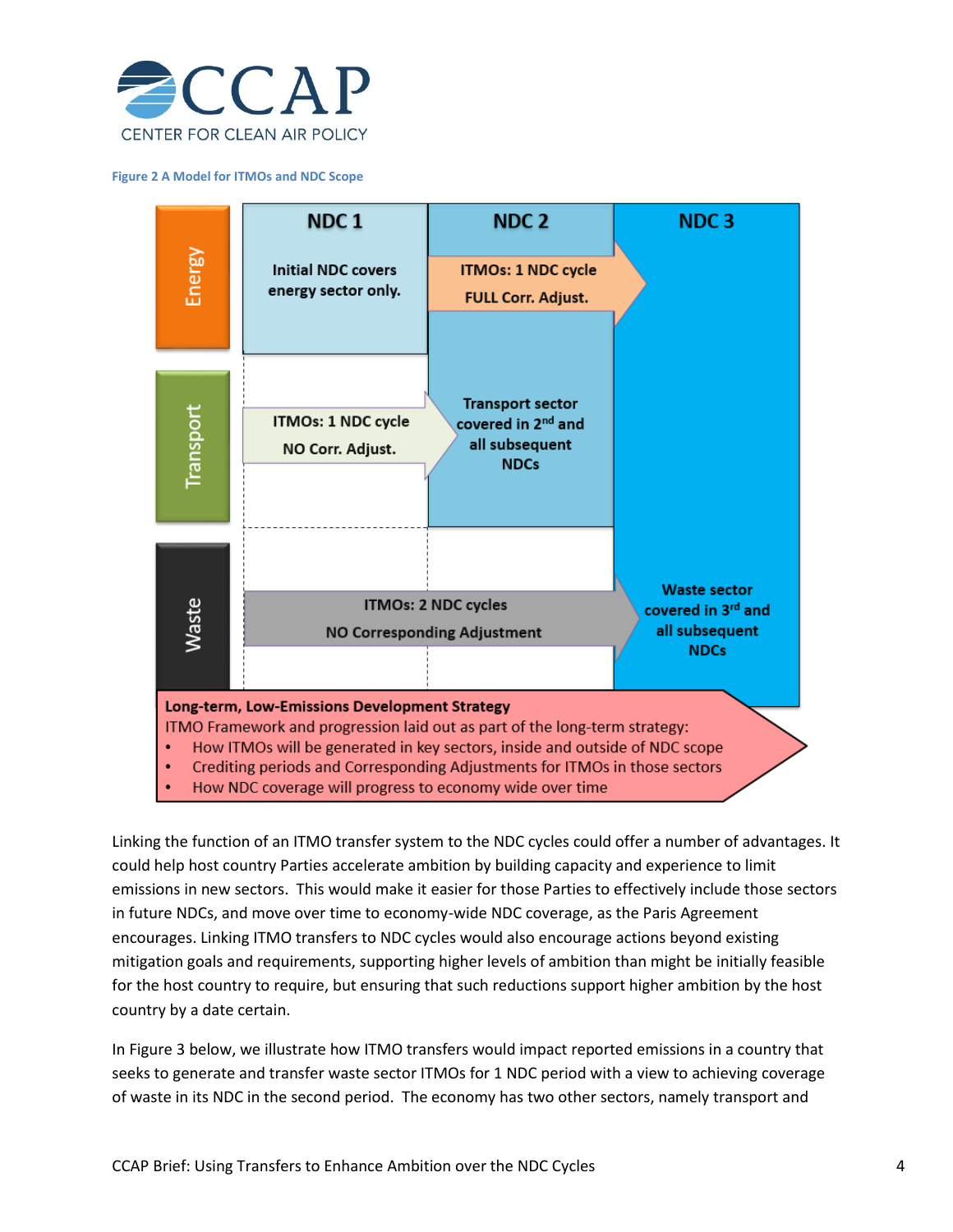

energy. As can be seen in the figure, the second NDC actually aims to achieve higher emissions that the first NDC, but that reflects an increased scope. Economy-wide emissions are on a downward trend.

The transfer of ITMOs for one NDC period means that total global emissions may be higher than if the waste sector reductions had been undertaken autonomously. However, if the host Party did not have the capacity to undertake those emissions, the short term transfer of ITMOs could lead to transformation in the waste sector that would not otherwise occur as rapidly. If the country is able to pledge increasingly ambitious reductions, autonomously, for the waste sector in all future NDCs, promote sustainable development and poverty reduction, and build domestic emissions reduction capacity, the trade-off could be justifiable from an environmental integrity perspective.





For Parties *using* ITMOs to achieve their targets, this approach offers certainty on the value of transfers in the near-term (since the baseline is fixed) and clarity on the duration of the MOs. Knowing that purchased MOs can help meet near-term commitments, user country Parties can plan longer-term investments geared towards decarbonization of their domestic economies but where significant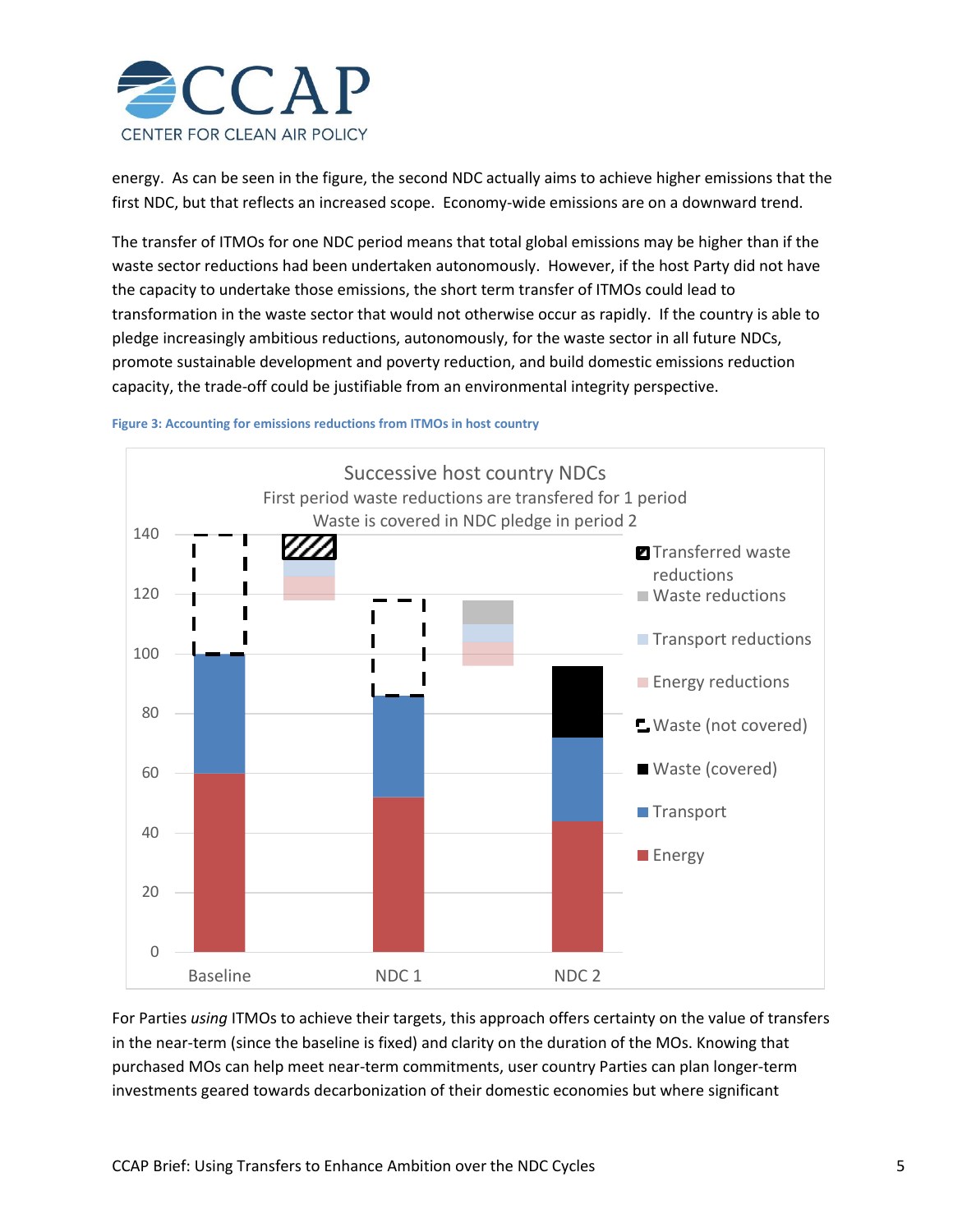

emissions reductions may take longer to realize. In facilitating such investments, ITMOs can allow user country Parties to adopt more ambitious NDCs in future cycles.

## **ITMOs in Long-Term Strategies**

The Paris Agreement and decision called on Parties to formulate and communicate low greenhouse gas emission development strategies by 2020. As of August 2017, 6 countries have submitted them including the United States, Canada, Mexico, Germany, France and Benin. <sup>5</sup> Of these, only Canada makes any significant mention of the use of ITMOs, highlighting how ITMOs can help the country contribute to global mitigation despite structural challenges to cost-effective mitigation in the Canadian economy.

These so-called "Long-term Strategies" (LTS) provide an opportunity for countries to communicate their longer-term vision for achieving the goals of the Paris Agreement by elaborating a pathway for successive NDCs of increasing ambition in the context of the country's sustainable development and poverty reduction. Ideally, for countries intending to generate or use ITMOs, this vision could include how ITMOs could help achieve long-term goals over successive NDC cycles. Transparency on use of ITMOs in LTS will also help relevant actors understand how ITMOs are generated and used in a manner that enhances ambition, increasing confidence in their integrity.

Table 1 explores a few ways in which the effective development of LTS can help address some of the risks associated with the generation, transfer, and use of ITMOs.

| <b>Challenge</b>                                              | <b>How LTS can help</b>                                                                                                                                                                                                                                                                                                                                                      |
|---------------------------------------------------------------|------------------------------------------------------------------------------------------------------------------------------------------------------------------------------------------------------------------------------------------------------------------------------------------------------------------------------------------------------------------------------|
| Perverse incentives to restrict<br>scope and ambition         | Show pathway for long-term decarbonization and long-term<br>٠<br>goals, including how NDC scope will expand over time<br>Demonstrate how ITMOs use is expected to improve capacity to<br>$\bullet$<br>incorporate sectors into subsequent NDCs                                                                                                                               |
| <b>Undermine host country NDC</b><br>achievement              | Show mitigation pathways for achievement of current and<br>$\bullet$<br>future NDCs that allow for ITMO use                                                                                                                                                                                                                                                                  |
| Prioritize short-term gains over<br>long-term decarbonization | Allow host country Parties to strategically address drivers of<br>$\bullet$<br>emissions and/or enhance sinks<br>Transparently show domestic criteria used to authorize<br>٠<br>transfers based on achieving long-term transformation<br>Allow ITMO-using Parties to demonstrate how this use is<br>٠<br>supplemental to ambitious domestic action, and not a<br>replacement |

#### **Table 1 ITMO challenges and how LTS can help**

 $\overline{\phantom{a}}$ 

<sup>&</sup>lt;sup>5</sup> http://unfccc.int/focus/long-term\_strategies/items/9971.php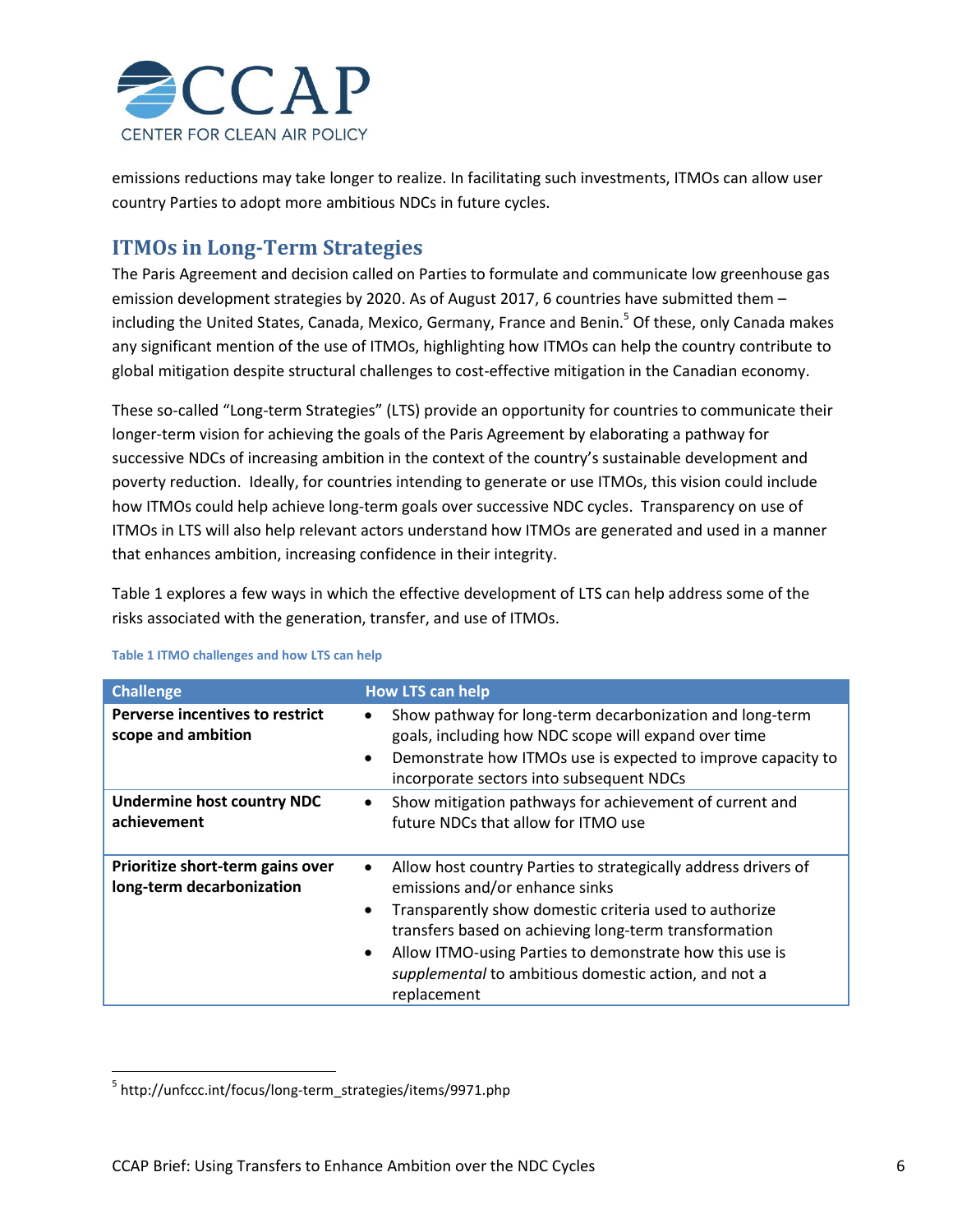

**For ITMO host country Parties, the LTS** could highlight elements such as:

- Which sectors will be the source of MOs, how finance and technology inflows from this activity could support transformation in that sector, and how ITMOs will allow for higher domestic ambition over the NDC cycles.
- Plans and expected timing to enhance the scope of NDCs over NDC cycles, including a target period for when full economy wide coverage is envisaged to be achieved and the expected timing for making full corresponding adjustments for all transferred MOs.
- Emissions projections without export of ITMOs, the total volume of MOs to be generated and exported while still fulfilling the NDC; as well as projections identifying the impact of sector transformation catalyzed by the technology and finance generated through ITMO export.

**ITMO user Party LTS** should demonstrate how the acquisition of ITMOs is complementary to domestic action to decarbonize their economy, and may need to highlight:

- Which sectors present mitigation challenges that justify the use of international offsets and how policy will advance to promote transformation even as offsets are accessed;
- The period of time over which ITMOs will be needed to complement domestic reductions, including a planned phase out date for ITMOs (particularly those that don't entail a corresponding adjustment); and
- Emissions and compliance projections without the import of ITMOs, how projects could be improved through the use of ITMOs, the volume of ITMOs to be used over time, and projected emissions/compliance with use of ITMOs.

In addition to mitigating the risks associated with ITMOs, LTS that explicitly plan for the use of ITMOs can contribute to the achievement of global goals by providing indications to private sector investors of where mitigation opportunities may lie, improving inter-ministerial coordination, and providing a guiding framework for policy development and ITMO approvals.

### **Conclusions and Next Steps**

Internationally Transferred Mitigation Outcomes can play an important role in enhancing global ambition and improving Parties' capacity for mitigation and long-term transformation, but precautions must be taken by both source and user countries to mitigate the perverse incentives that could compromise ambition.

We propose that Parties align key aspects of ITMO generation and use—crediting periods, crediting baselines and corresponding adjustments—with the 5-year NDC cycles. This can help boost ambition in both host and user countries and encourage inclusion of more sectors in the NDC while providing